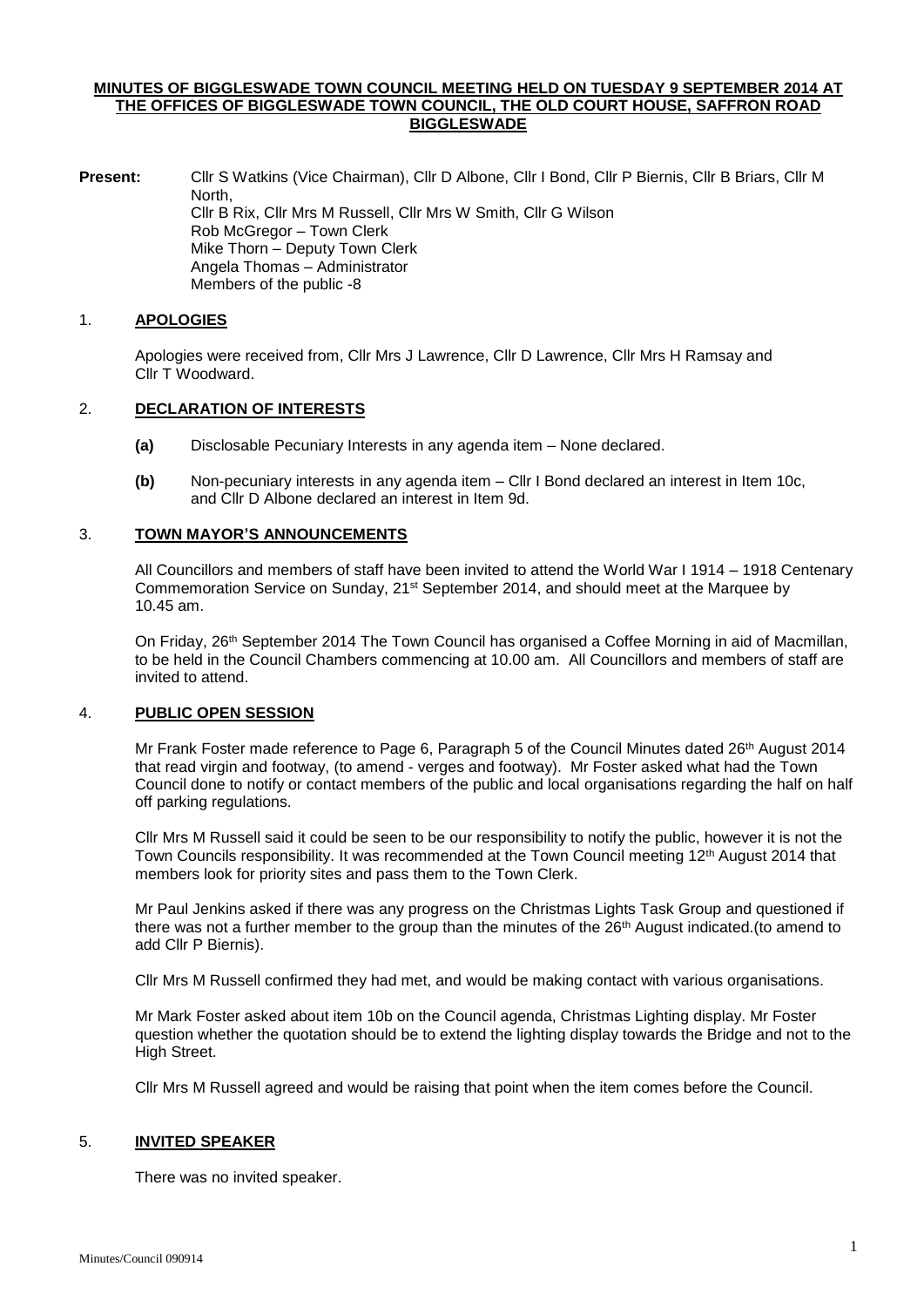# **6. MEMBERS QUESTIONS**

Cllr D Albone asked members if they were aware of any plans to extend the 30 mph speed limit along Potton Road, Cllr Albone felt that the road would benefit from an extension to the 30mph speed limit.

Cllr Mrs W Smith suggested Cllr Albone follow this up with an email to the Town Clerk.

Cllr B Rix raised his concerns about the queues of traffic approaching the A1 near Sainsbury's particularly on a Saturday and Sunday and mainly due to traffic trying to access the tidy tip. Can we ask CBC what can be done about this.

Cllr Mrs M Russell informed members that this had been raised some time ago, and that CBC were to reorganise how the tidy tip operates, we are pushing with CBC and we can raise the issue again at the next BJC.

Cllr B Rix said that it has become a health and safety issue and there is an urgent need for something to be done.

No further questions were raised.

#### **7. MINUTES AND RECOMMENDATIONS OF MEETINGS**

**a.** Members subject to the amendments **approved** the Minutes of the Town Council meeting held on 26<sup>th</sup> August 2014 at the Offices of Biggleswade Town Council, The Old Court House, Saffron Road, Biggleswade.

#### *To amend page 6 - paragraph 5 - virgin to verges. To amend page 2 - paragraph 8 - to add Cllr Biernis.*

#### **8. MATTERS ARISING**

From the minutes of the Town Council meeting 26<sup>th</sup> August 2014, Cllr Mrs W Smith said that we really do need to ensure that we get correct specifications out when we require play equipment. This has been going on for months and it's imperative that we put the correct specifications together.

Cllr B Rix do we have any further time scales for completion of the land east bypass.

Town Clerk – we have no further timescales.

Cllr B Rix asked if Council would press for a completion date.

**a (i)** From the minutes of the Town Council meeting 12 August 2014, **approved** at the Town Council meeting **26th August 2014**; Dan Albone car park lease.

Following correspondence from the Town Clerk that Town Council will not renew the lease for Dan Albone car park; initial correspondence has been received to inform Council the agent will be taking instruction from their client.

Cllr S Watkins asked if there were any comments – none were received.

**a (ii**) Sun Street – St Johns Street one way system, proposed introduction of an area wide HGV ban; following a recommendation from the TCM Committee 19<sup>th</sup> August 2014 and approved at Town Council meeting **26th August 2014**; It was **RECOMMENDED** that Town Council write to Central Bedfordshire Council and ask why Town Council was not consulted; to ask which members requested the potential to introduce an area wide HGV ban; to request that the one way system and proposed HGV ban should not be considered together, and that no HGV ban should be considered until after the opening of the Eastern Relief Road.

Correspondence has been received from Nick Chapman of Central Bedfordshire Highways, (copy attached).

Cllr S Watkins asked Cllr Mrs. M Russell if she had any comments.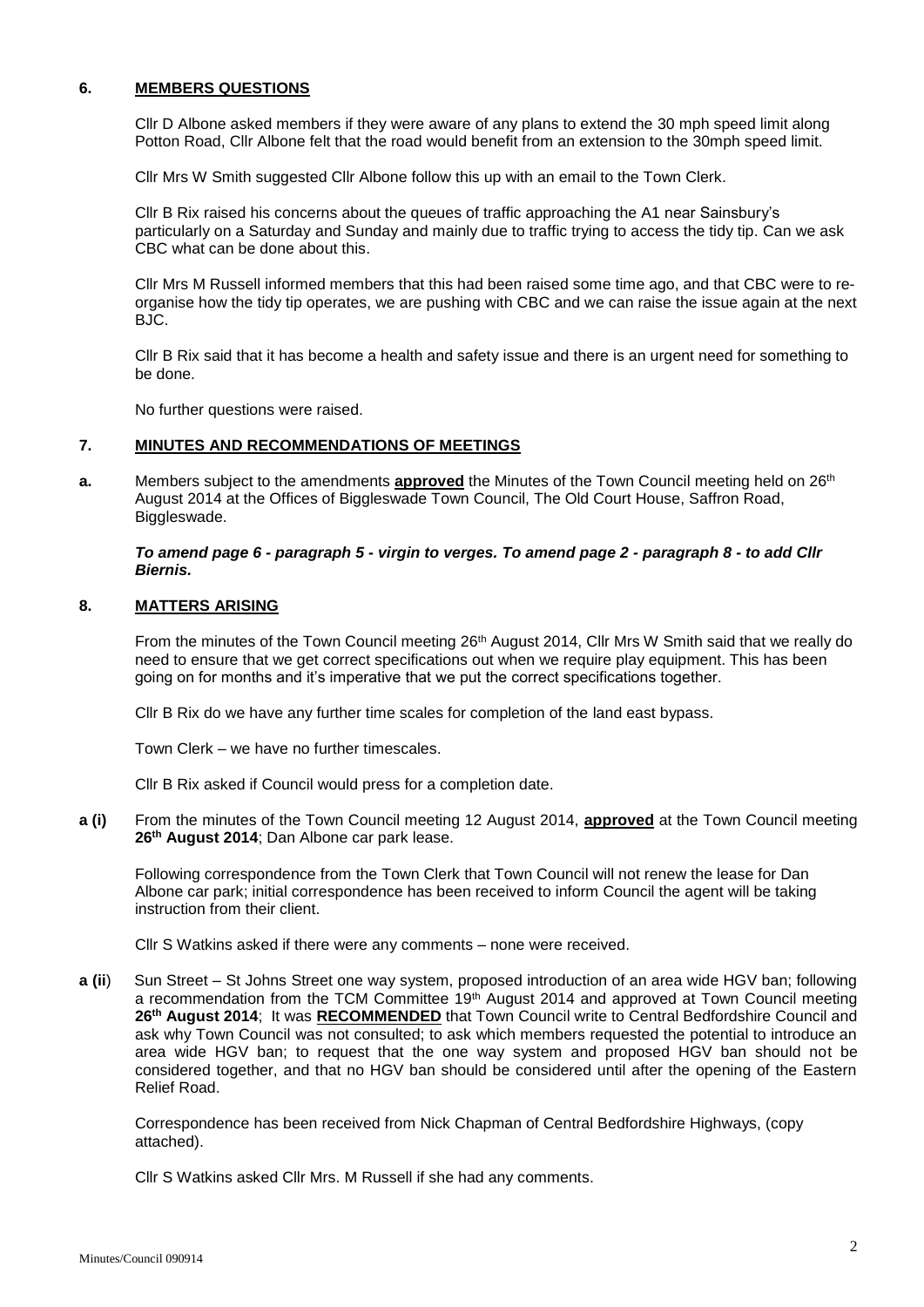Cllr Mrs. M Russell was disappointed, this is not what was agreed at the Biggleswade Joint Committee, there was an indication that 106 monies might be made available to implement the scheme.

## **9. PLANNING APPLICATIONS**

# **a. CB/14/03269/FULL – 8 Ely Croft**

Proposed double story side/rear extension to replace existing extension.

It was **RESOLVED** that the Town Council raise no objection to this application provided the neighbours are consulted and that any comments they may make are considered by CBC in their deliberations. In addition, the Council is to ensure that their guidelines on the size of the proposed extension to the principle dwelling are complied with in order to eliminate detriment in respect of light and privacy of adjacent residents.

# **b. CB/14/03329/FULL – 21 Lime Tree Walk, Biggleswade**

Erection of part single and part two storey rear extension and new front porch.

It was **RESOLVED** that the Town Council raise no objection to this application provided the neighbours are consulted and that any comments they may make are considered by CBC in their deliberations. In addition, the Council is to ensure that their guidelines on the size of the proposed extension to the principle dwelling are complied with in order to eliminate detriment in respect of light and privacy of adiacent residents.

# **c. CB/14/03239/FULL – 32 Clover Close**

Single storey rear extension

It was **RESOLVED** that the Town Council raise no objection to this application provided the neighbours are consulted and that any comments they may make are considered by CBC in their deliberations. In addition, the Council is to ensure that their guidelines on the size of the proposed extension to the principle dwelling are complied with in order to eliminate detriment in respect of light and privacy of adjacent residents.

# **d. CB/14/03353/FULL – 25 Drove Road**

Erection of 2 semidetached 3 bedroom dwellings with integral garages, associated parking and access following demolition of existing bungalow.

*This planning application was considered on 11th February 2014 where it was approved. Council are now asked to consider the above application which has minor external appearance amendments.*

It was **RESOLVED** that the Town Council raise no objection to this application provided the neighbours are consulted and that any comments they may make are considered by CBC in their deliberations. In addition, the Council is to ensure that their guidelines on the size of the proposed extension to the principle dwelling are complied with in order to eliminate detriment in respect of light and privacy of adjacent residents.

### **10. ITEMS FOR CONSIDERATION**

### **a. Work to a tree Protected by a Preservation Order: Fell two large Conifer trees (1&2 on applicants sketch plan) located within the rear garden to the rear right hand corner, and two Cotoneaster trees (3&4 on applicants sketch plan) located to the rear boundary of the rear garden. – Located 16 Barn Field Close, Biggleswade, SG18 8FN**

CBC has received an application to carry out work to tree(s) at the above property which is within Biggleswade Conservation Area. If Members wish to comment on the application, please do so in writing within 21 days of the date of this letter quoting the above application number.

It was **RESOLVED** that this be noted.

### **b. CHRISTMAS LIGHTING DISPLAY 2014 – 2015**

At a meeting of the Town Centre Management Committee 19 August 2014, Members asked if costs could be obtained to provide extra strings of Festoons along the High Street.

Costs have now been obtained and members are asked to consider these costs. (Copy attached).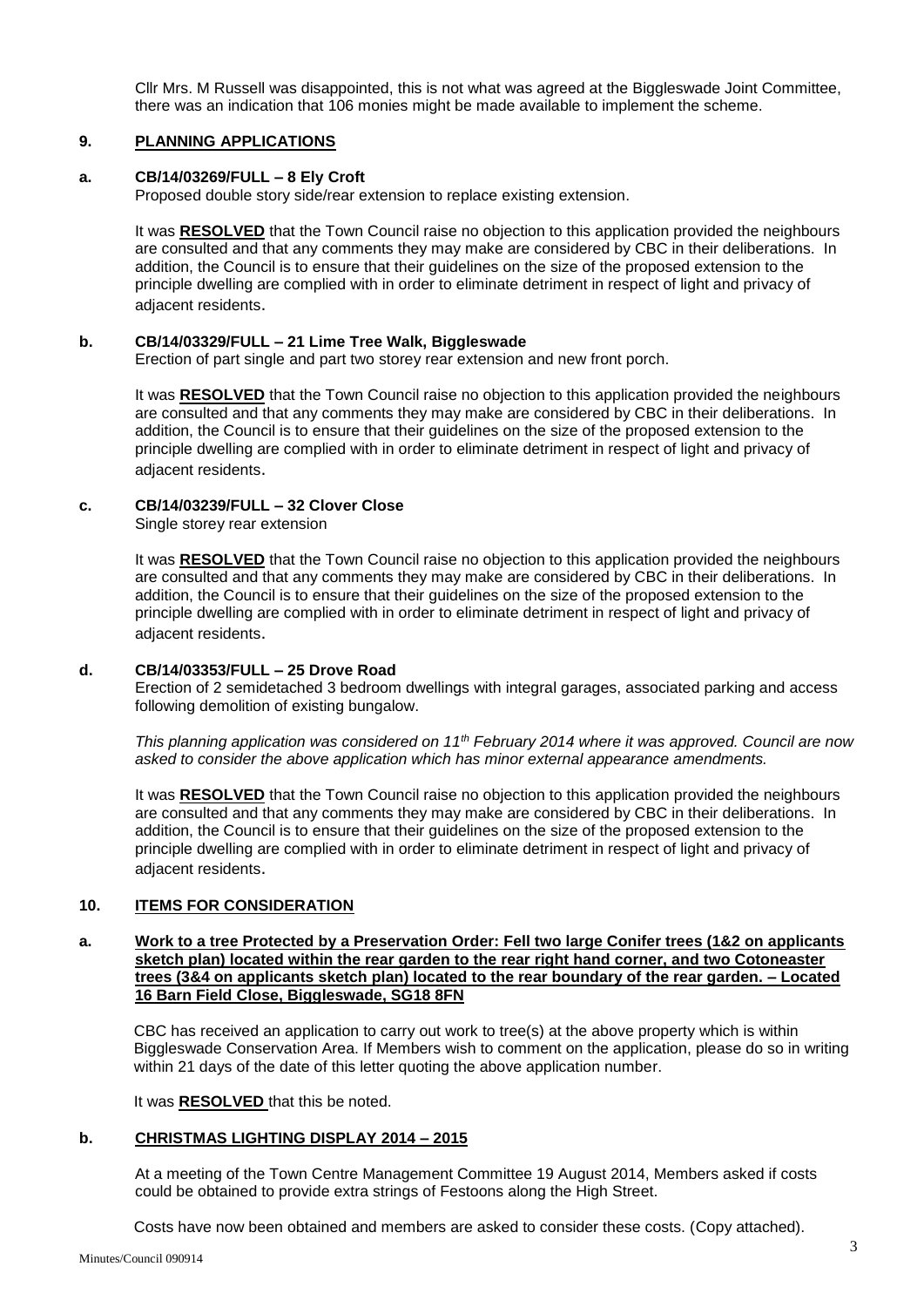Cllr Mrs M Russell informed members that the quote is not what was asked for and the Town Clerk has gone back to ask for a further quote.

It was **RESOLVED** to defer item 10b until the revised quotation has been obtained.

### **c. Work to trees protected by a Tree Preservation Order: Trim Oak Tree to give 2m clearance to no 5 Hazel Walk and trim oak tree to give 2m clearance to no 21 Hazel Walk. Location: Shortmead House, Shortmead Lane, Biggleswade**

CBC has notified Town Council that they have received an application to carry out work to preserved tree(s) at the above property, a copy of which is attached to this agenda.

Any comments need to be submitted in writing by 19 September 2014.

It was **RESOLVED** that this be noted.

### **d. Public Spaces Protection Orders**

From 20 October new legislation will come into force to regulate any activities in public spaces which a local authority believes have a 'detrimental effect on the quality of life of those in the locality' – or is likely to do so.

Ministers insist so-called public spaces protection orders (PSPOs) are intended to clamp down on antisocial behaviour, such as spitting and aggressive begging.

Anyone flouting the order will be liable to an on-the-spot fine, normally between £70 and £100, from a police officer, PCSO, council worker or security guard employed by the town hall.

Members are asked to consider contacting CBC and the Police for more information and guidance on this new legislation.

Cllr G Wilson asked what will happen if offenders decline to give their name and addresses? He requested further information on this.

Cllr B Rix said that members of the public have brought this issue to his attention, but more so with the parking rather than with spitting and aggressive begging.

Cllr Mrs W Smith I am interested in the parking aspects, but there is no point in going forward unless the police are available to enforce.

Cllr P Biernis stated that nobody had been fined in the last twelve months in Central Bedfordshire for dog fouling or litter.

Cllr S Watkins asked Cllr B Rix what his understanding was on the new legislation.

Cllr B Rix replied it does not widely involve spitting and begging, but should involve other issues such as parking.

It was **RESOLVED** to contact CBC and the Police and obtain further guidance and details on the legislation.

#### **e. Pedestrian and Cyclist East-West access across North-South barriers in the town**

Cllr B Rix has raised concerns regarding pedestrian and cyclist access from the town to the countryside on west.

The new long-a-bout on the A1 is causing problems for pedestrians and cyclists as would the closure of pedestrian rail crossings.

Members are asked to consider contacting CBC to ask them to take the needs of pedestrians and cyclists into account for any future changes or developments.

Cllr B Rix raised his concerns about the new long-a-bout, and the problems encompassed for both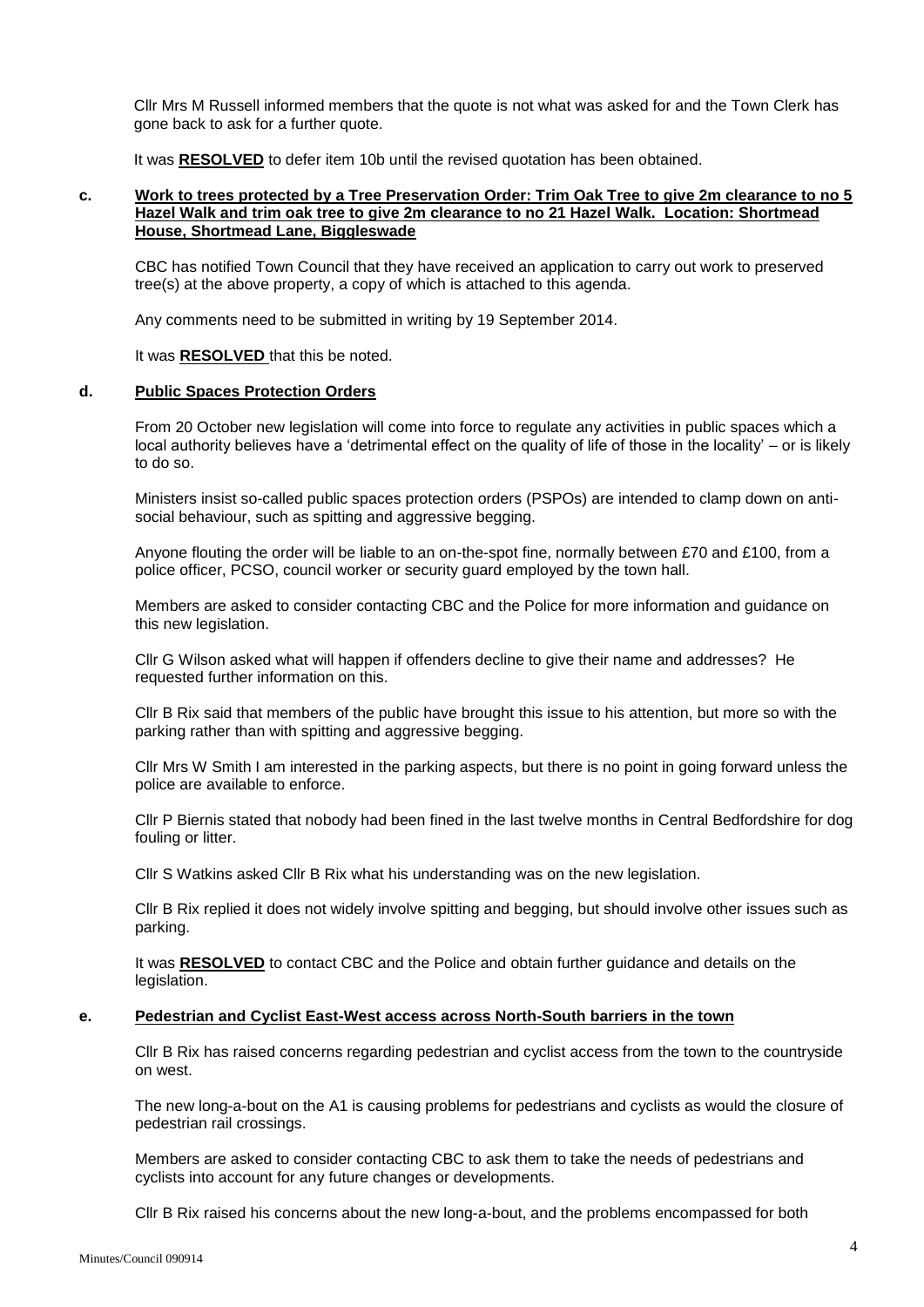pedestrians and cyclists when accessing the countryside from the town. He is an avid walker and crossing the A1 has become extremely dangerous. No provision has been made for cyclists and pedestrians and there are concerns about the Health and Safety aspects of crossing, especially as there are threats about the closing of crossings along the rail network.

Cllr Mrs W Smith said that over the years we have had many meetings with BRCC who were aware there was going to be a problem, and this needs to be re-addressed, we need to ask BRCC if they have made any provision.

The Town Clerk confirmed he had spoken with BRCC two years ago and had advised them at that time to consider discussions with the relevant bodies around ways of introducing as part of the development access across the A1.

Cllr B Rix - someone has improved the path that runs from Mill Lane to Jordan's Mill across the field, but it stops 5 yards short of the cattle creep that takes you under the A1.

Cllr Mrs W Smith - the introduction of this path has been an idea for a long time, the river path was not safe at the time and it was agreed to approach the land owner for an additional path.

Cllr P Biernis felt that moving the path was better than nothing.

Cllr Mrs M Russell did not agree and felt that more and more of the Kingfisher Way was being taken away from the river.

Cllr D Albone felt there was a need for the cycleway and the path as the path in some places is nearly impassable.

Cllr S Watkins asked if there were any further comments.

**I**t was **RESOLVED** that Central Bedfordshire Council are contacted to ask that they take the needs of pedestrians and cyclists into account for any future changes or developments; that BRCC are also contacted to provide an update on the progress of the cycleway.

# **f. Request to install a bench on the banks of the River Ivel**

The following email was received:

Dear Sir/Madam,

I have not long ago finished the NCS course (National Citizens Service) and part of the course is going on to doing something for my local community as a team of 8.

As a team we have decided to raise money for Wills Fund. Will is one of our friends who has recently drowned in the river in Biggleswade and we would firstly like to raise awareness of the dangers of drowning in rivers, and secondly we would like to install a bench with a plaque remembering Will, in the area where he drowned. Around the bench we will also like to landscape the near ground planting flowers and making it look like a nice area for perhaps old aged people to sit at and enjoy the view.

Our course is government a funded scheme and we also have a graduation where we present our projects on a big screen to the mayor of Bedfordshire and 400 other people including many other teams who are also doing their social action and their parents. Every individual in each team will also receive a certificate signed by the prime minister.

Our graduation is on the 17th September and we will like to know as soon as possible if our plan can go ahead.

We plan to raise money for the bench by bag packing in Asda whilst at the same time raising awareness. With any money left over from the bench project we want to fund swimming lessons for people in the local community- any age and people who cannot already swim.

To summarise what we are asking, we would like permission to install a bench at 'The Wreck', the area at which Will drowned.

I look forward to your response.